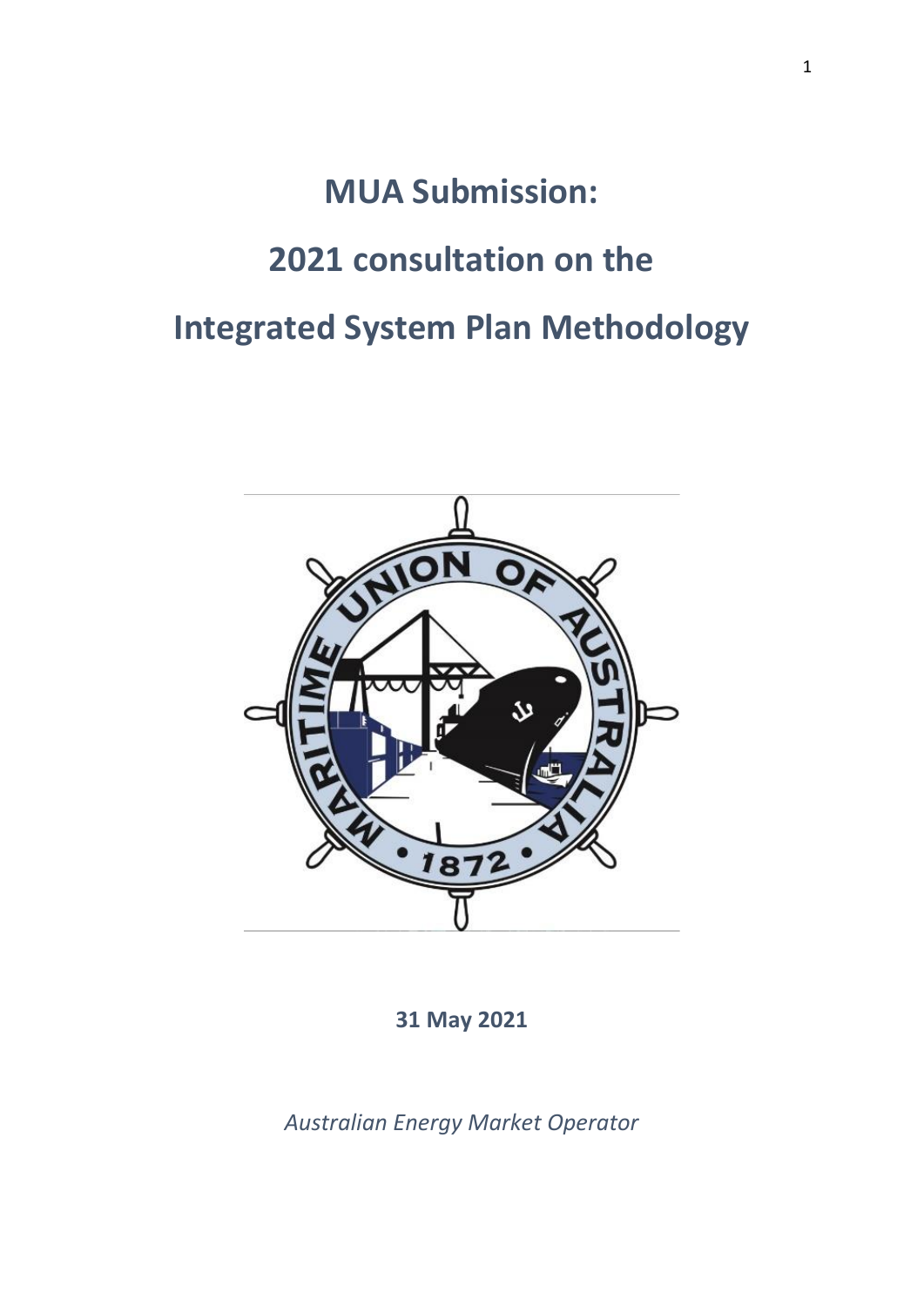Submitted by email: **isp@aemo.com.au** 

## **Paddy Crumlin, National Secretary**

**Maritime Union of Australia**

# **A Division of the Construction, Forestry, Maritime, Mining and Energy Union**

365 Sussex St, Level 2,

Sydney, NSW, 2000

For inquiries contact: [penny.howard@mua.org.au](mailto:penny.howard@mua.org.au)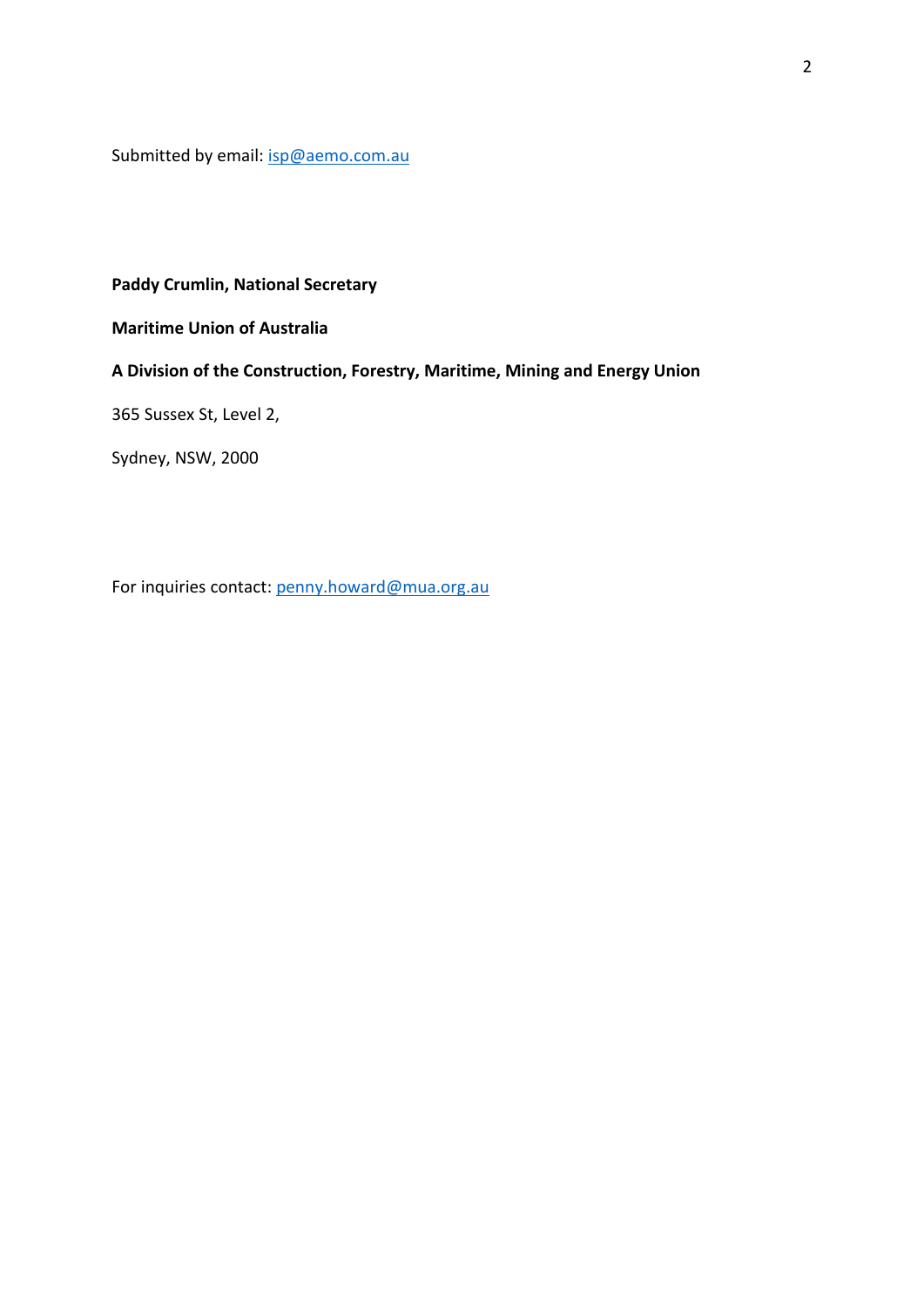### **Introduction**

This submission has been prepared by Maritime Union of Australia (MUA). The MUA is a Division of the 120,000-member Construction, Forestry, Maritime, Mining and Energy Union and an affiliate of the 20-million-member International Transport Workers' Federation (ITF).

The MUA represents approximately 13,000 workers in the shipping, offshore oil and gas, stevedoring, port services and commercial diving sectors of the Australian maritime industry. MUA members work in coal export ports and we are part of the Offshore Alliance representing workers working on offshore oil and gas facilities. MUA members currently handle wind turbines and solar panels in ports across Australia, and would be part of building and maintaining future offshore renewable energy projects.

MUA members are also energy consumers who have an interest in a secure, efficient and affordable energy system. Like everyone in Australia, MUA members have also had their lives and work affected by climate change. MUA members have had to contend with hazardous smoke while doing strenuous outdoor work, worked on the vessels that rescued people from bushfires in Mallacoota, sheltered a large numbers of people fleeing bushfires on commercial tugs in Eden, and a number of MUA members lost their homes bushfires.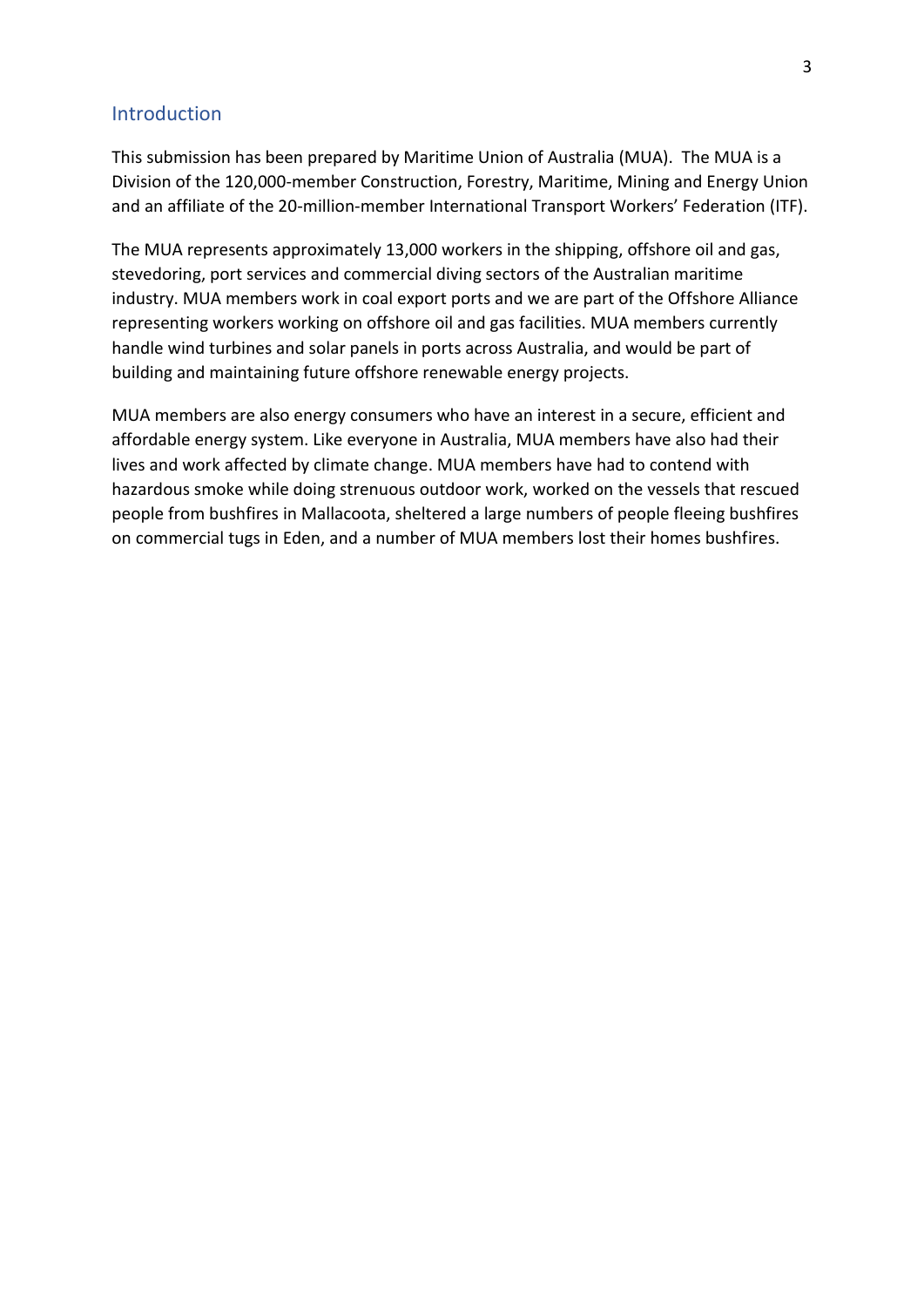#### Summary

The MUA strongly supports the development of the Integrated System Plan (ISP) for the future of the electricity system in Australia. A strong and transparent plan is essential to taking the climate action we need, and to ensuring that we do not increase inequality and social dislocation as a result.

The key aspects of the draft Methodology for the Integrated System Plan we would like to see improved:

1. **Include offshore wind.** AEMO must urgently update the available renewable energy resources used for the ISP. It should be properly incorporated into the shadow resource limits used in the capacity outlook modelling and the counterfactual model used in the cost benefit analysis. Offshore wind should also be included in processes used to map and select Renewable Energy Zones (REZs). The ISP process should no longer rely on the 2018 report by consultants DNV-GL that did not consider any offshore renewable resources.

Without considering all the available renewable resources, we cannot be sure that the ISP's recommendations are the best possible plan. Offshore wind can make a significant contribution to peak energy demand that could reduce the need for energy storage. Much of the existing transmission grid and most population and industrial centres in the NEM are close to the coast. Before significant investment takes place, AEMO must properly test whether building offshore renewables could reduce the need for expensive transmission and storage, and reduce the climate risk in our energy system.

2. **Reflect transition costs in system modelling.** AEMO has so far undertaken modelling limited to the energy system, and not the broader social context it is embedded in. The modelling seeks to reduce costs yet its limited scope means it does not include the externalised social costs of the transition, particularly where renewable energy generation is proposed to be built at a distance from the coal fired power it will eventually be replacing. In the short term, we propose that energy system modelling should include a 'transition cost' for Renewable Energy Zones located more than 50km from an existing coal fired power station.

The 'transition cost' should be determined in consultation with affected workers and communities, and should include the social costs of avoiding unemployment of the coal-fired power workforce, relocation and/or training of a new workforce, and the construction of new infrastructure and development of new supply chains to facilitate large-scale energy being built in new areas. In the medium term, AEMO should undertake more integrated modelling that includes employment, education, and health to better understand the challenges and opportunities of the energy transition being modelled (an example of such an integrated model is IRENA E3ME model).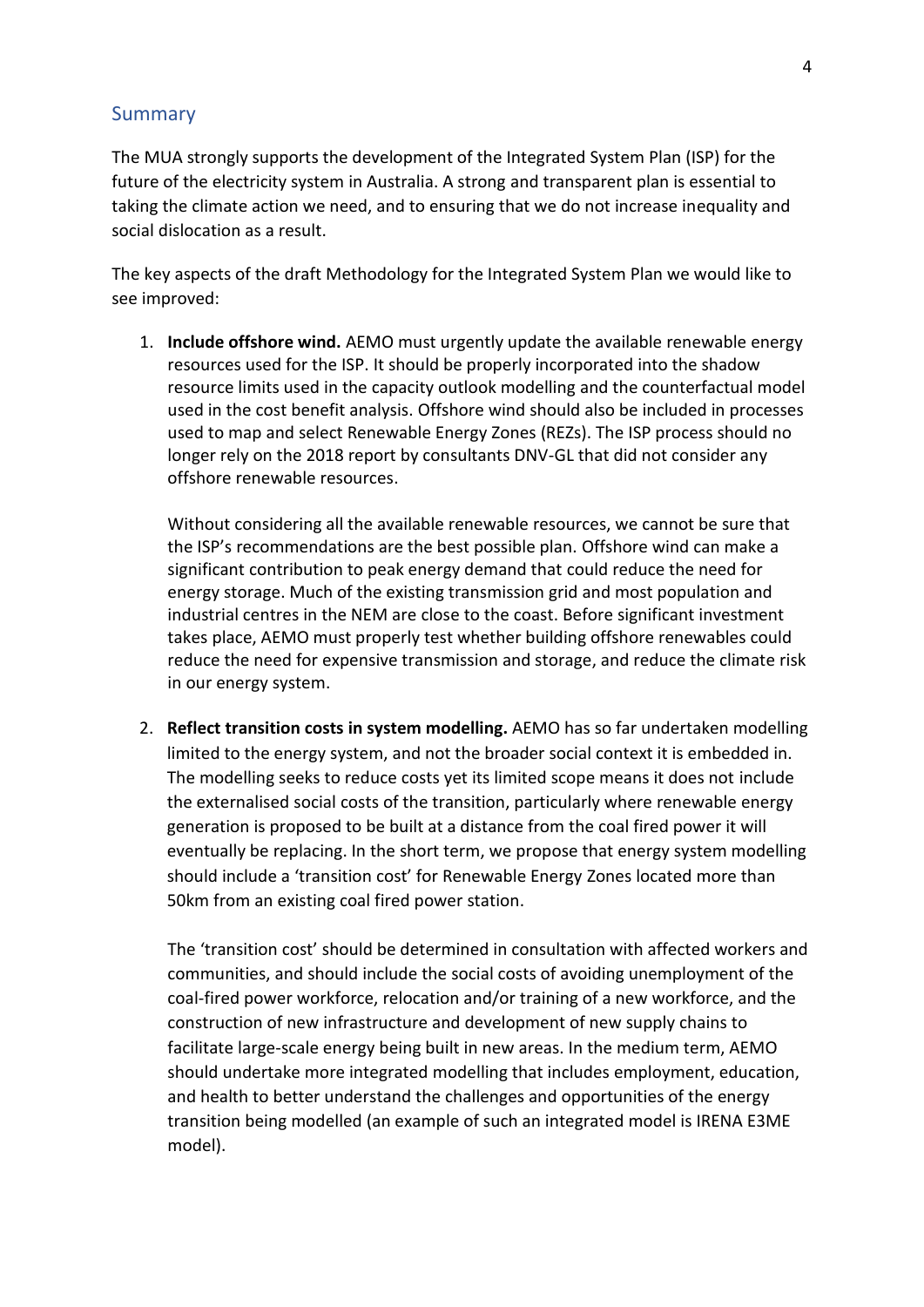Ultimately, however, we think such costs should be avoided through holistic location planning, job guarantees, and just transition measures. In any case, these costs must not be ignored.

The MUA is working hard to prepare our membership and industries for the necessary transition to a zero-net emissions economy and society. We recognise the need to urgently reduce emissions globally and in Australia to prevent global heating from exceeding 1.5°C, but this will have a very significant impact on the jobs held by many of our members. Our ability to provide climate leadership in these industries depends on the ability of the Australian government and of our union to deliver a just transition to our members working in fossil fuel industries, and their communities. If we cannot provide such a transition, we risk significant reductions to workers' living standards, deepening inequality, and a very significant political backlash which could stall the transition we need.

We believe that a just transition will require very significant public investment and ownership in energy systems, as well as many other sectors of the economy. It will require Commonwealth, state and regional Transition Authorities with the resources to make investments in affected communities and deliver job guarantees to ensure that workers in fossil fuel industries can make a direct transition to work in low-carbon industries.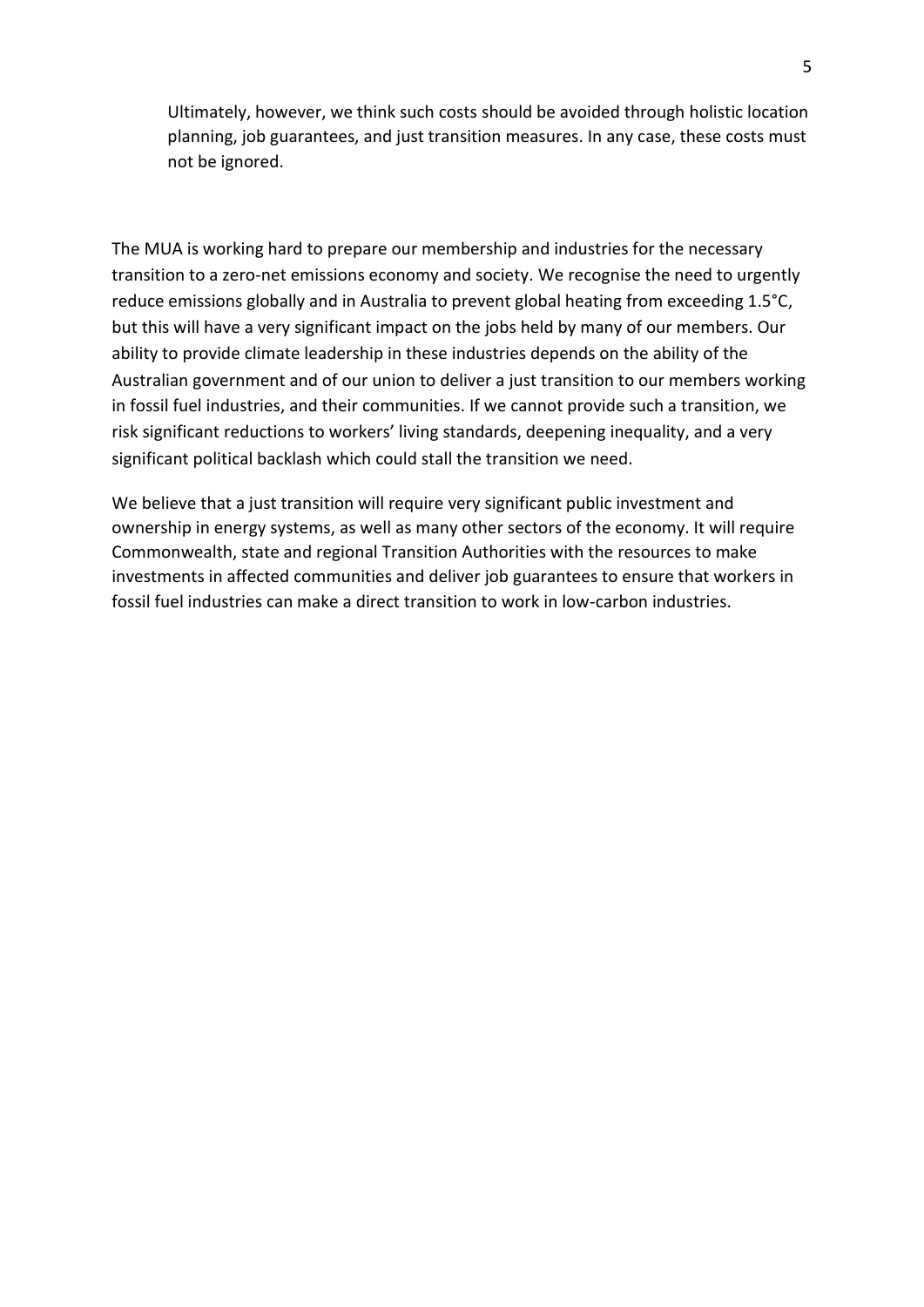## Offshore Wind in Australia

The development of offshore wind in Australia is progressing rapidly. The government carried out a consultation on the regulatory framework for offshore renewable energy in early 2020, and said that 'legislative settings and framework aim to be in place and operational by mid-2021', well before the 2022 ISP is issued. \$4.8 million in funding was provided to finish developing the new framework and deal with initial licence applications in the 2020 Commonwealth budget.<sup>1</sup>

About eight offshore wind projects are at various stages of development in Australia. The projects are:

- 1. **[Star of the South](https://www.starofthesouth.com.au/)** off Gippsland, Victoria. 2.2 GW. \$8.7 billion. Construction could begin in 2025 and last five years. Exploration licence was approved in March 2019 which has allowed the project to begin. It is funded by Copenhagen Infrastructure Partners.
- 2. **[Oceanex NSW offshore wind](https://reneweconomy.com.au/oceanex-eyes-massive-10gw-of-offshore-and-floating-wind-farms-in-australia/)**. Starting with 1.8 GW off Newcastle, with a significant port construction hub, then expanding with further locations off Wollongong, Ulladulla and Eden, potentially up to 7.5 GW. \$31 billion with construction starting about 2027. Oceanex is lead by Andy Evans from Star of the South and also backed by European/Japanese investors Green Tower and Daiwa.
- 3. **Newcastle Offshore Wind**. Project lead by Green Energy Partners and Richard Findlay-Jones. Applied for a licence from DISER in Jan 2020. This was refused pending the new legislation.
- 4. **Illawarra Offshore Wind**. Lead by [Green Energy Partners,](https://greenenergy.partners/) who applied for a licence from DISER in Jan 2020. This was refused pending the new legislation. This project would use Port Kembla as a construction hub.
- 5. **The Cliff Head Wind and Solar Project** south of Geraldton in WA, being developed by Pilot Energy in a joint venture with Triangle Energy. Up to 1.1 GW in size.<sup>2</sup>
- 6. **[Bass Offshore Wind Energy](https://brookvaleenergy.com/)** off Burnie, being developed by Brookvale Energy. Initially 360 MW, possibly up to 2GW in size.
- 7. **[Australis Energy](https://australis-energy.com/projects)** are linked to UK offshore wind developer Warwick Energy. They are working on three projects in Australia, all in state waters: WA Offshore Wind, a 300MW project north of Bunbury, WA \$1 billion, 100 permanent jobs. 5.5 km offshore. The company has applied for environmental approval with the WA government; Vic Offshore Wind, a 495 MW project west of Portland, Vic. 5.5km offshore; SA Offshore wind, a 600 MW project in South Australia.
- 8. **[Oceanex WA offshore wind.](https://reneweconomy.com.au/oceanex-eyes-massive-10gw-of-offshore-and-floating-wind-farms-in-australia/)** 2GW project off West Australia.

<sup>&</sup>lt;sup>1</sup> The bill will be the Offshore Renewable Energy Infrastructure Bill (changed from the 'Offshore Clean Energy Infrastructure Bill'). Department of Industry, Science, Energy and Resources (DISER), [Offshore clean energy](https://consult.industry.gov.au/offshore-exploration/offshore-clean-energy-infrastructure/)  infrastructure - [proposed framework,](https://consult.industry.gov.au/offshore-exploration/offshore-clean-energy-infrastructure/) 4 December 2020. DISER, [Offshore renewable energy,](https://www.industry.gov.au/policies-and-initiatives/australias-climate-change-strategies/offshore-renewable-energy) 21 January 2021. <sup>2</sup> Pilot Energy, [Pilot to sell majority interest in offshore Perth Basin Permit and form Wind and Solar Joint](https://www.pilotenergy.com.au/sites/pilotenergy.com.au/files/asx-announcements/61006258.pdf)  [Venture with Triangle,](https://www.pilotenergy.com.au/sites/pilotenergy.com.au/files/asx-announcements/61006258.pdf) ASX Announcement 9 November 2020; Pilot Energy, [Pilot to pursue development of](https://www.pilotenergy.com.au/sites/pilotenergy.com.au/files/asx-announcements/6994584.pdf)  [offshore wind project,](https://www.pilotenergy.com.au/sites/pilotenergy.com.au/files/asx-announcements/6994584.pdf) ASX announcement 4 September 2020.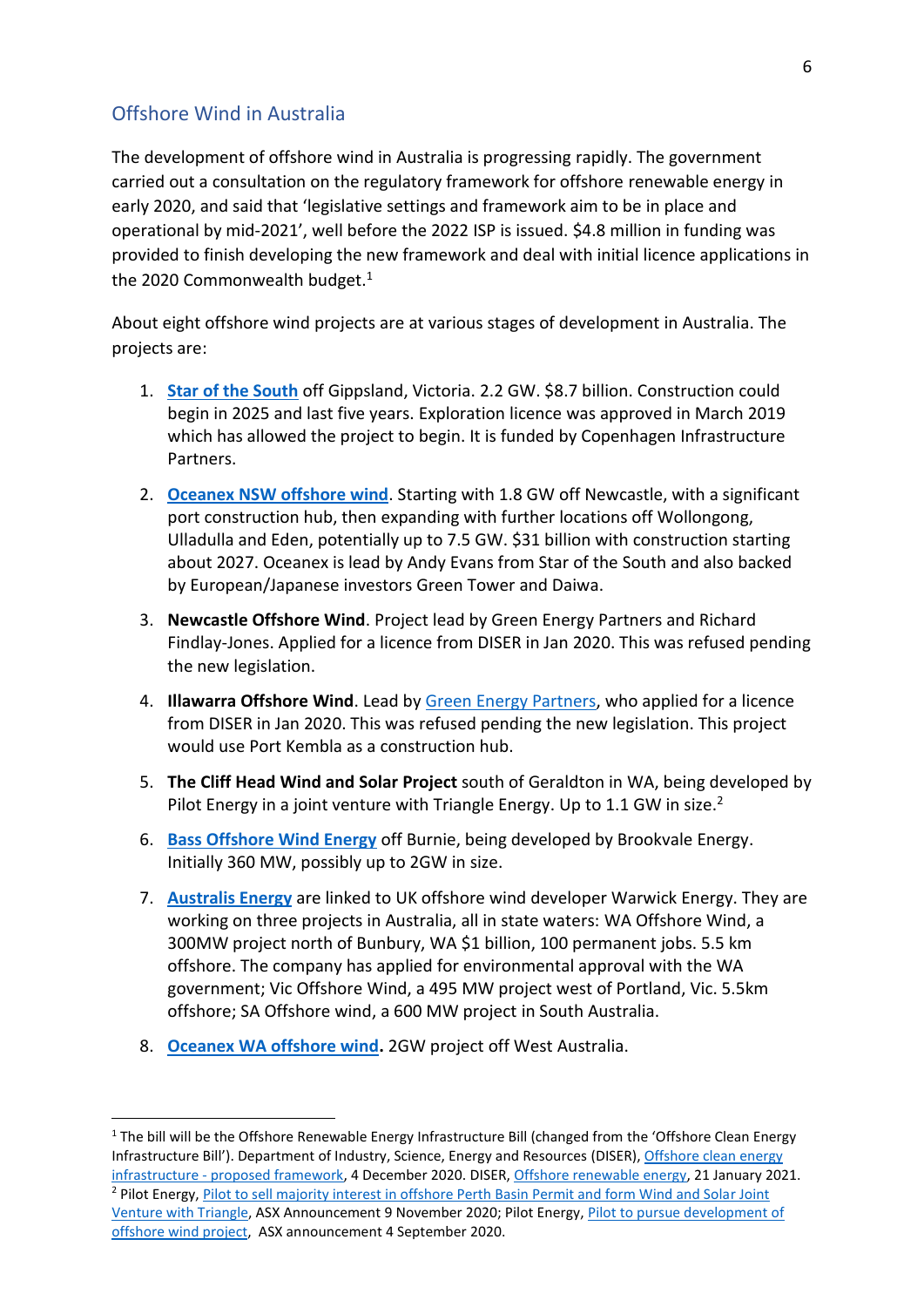There is very significant generation potential for offshore wind in close proximity to the current grid. A full report on the potential for offshore wind in Australia will be released in July 2021 through the Blue Economy Cooperative Research Centre (funded through the Department of Industry, Science, Energy and Resources) with collaboration from the CSIRO and the UTS Institute for Sustainable Futures.

Preliminary findings are that there is a technically-accessible offshore wind resource of 2,233 GW within 100km of existing Australian substations and transmission lines (and within 100km of the coast, in water depths of less than 1000m, and excluding environmentally restricted areas).<sup>3</sup> The available offshore wind resource was analysed for a number of prospective sites, selected for their location close to an existing high voltage transmission substation close to the shore line. The study showed that high capacity factors are available close to existing substations and in areas of high population and large industrial loads (Table 1).

|                             | 25km | 50km                         | 100km                    |
|-----------------------------|------|------------------------------|--------------------------|
| Georgetown (Tasmania)       | 53%  | 59%                          | 62%                      |
| Hobart (Tasmania)           | 46%  | 57%                          |                          |
| Latrobe (Victoria)          | 42%  | 53%                          | 57%                      |
| <b>Melbourne (Victoria)</b> | 46%  | 53%                          | 59%                      |
| <b>Newcastle (NSW)</b>      | 43%  | 46%                          | $\overline{\phantom{a}}$ |
| Sydney (NSW)                | 39%  | $\qquad \qquad \blacksquare$ | $\overline{\phantom{a}}$ |
| Port Kembla (NSW)           | 37%  |                              |                          |
| Maroochydore (QLD)          | 32%  | 42%                          |                          |
| <b>Gladstone (QLD)</b>      | 42%  | 49%                          | 50%                      |
| Adelaide (SA)               | 50%  | 48%                          | 51%                      |
| Perth (WA)                  | 49%  | 52%                          | 55%                      |
| <b>Port Hedland (WA)</b>    | 34%  | 34%                          | 34%                      |

**Table 1. Capacity Factors, Selected offshore wind sites (25, 50, 100km offshore)**

# Offshore wind in the Draft ISP Methodology

We have previously raised with AEMO the need to include offshore wind in the renewable resources used to select Renewable Energy Zones (REZs). <sup>4</sup> Although the REZs are selected through the ISP Inputs, Assumptions and Scenarios process, they play an important role in the ISP Methodology as the only locations where the model builds renewable generation. The exclusion of most offshore renewable resources from the REZs impacts on the methodology for both the ISP capacity outlook modelling, and the ISP cost benefit analysis.

<sup>&</sup>lt;sup>3</sup> Assumes 15MW turbines spaced at 5 MW/km. See the Blue Economy report Offshore Wind Energy in Australia for further details.

<sup>4</sup> [Maritime Union of Australia to the Australian Electricity Market Operator,](https://aemo.com.au/-/media/files/stakeholder_consultation/consultations/nem-consultations/2020/draft-2020-isp/submissions/maritime-union-of-australia-submission-draft-2020-isp.pdf?la=en) 21 February 2020, consultation on the Draft 2020 ISP. MUA submission: 2020-21 Planning and Forecasting Consultation on Inputs, Assumptions [and Scenarios,](https://aemo.com.au/-/media/files/stakeholder_consultation/consultations/nem-consultations/2021/iasr/submissions/maritime-union-of-australia.pdf?la=en) 1 February 2021.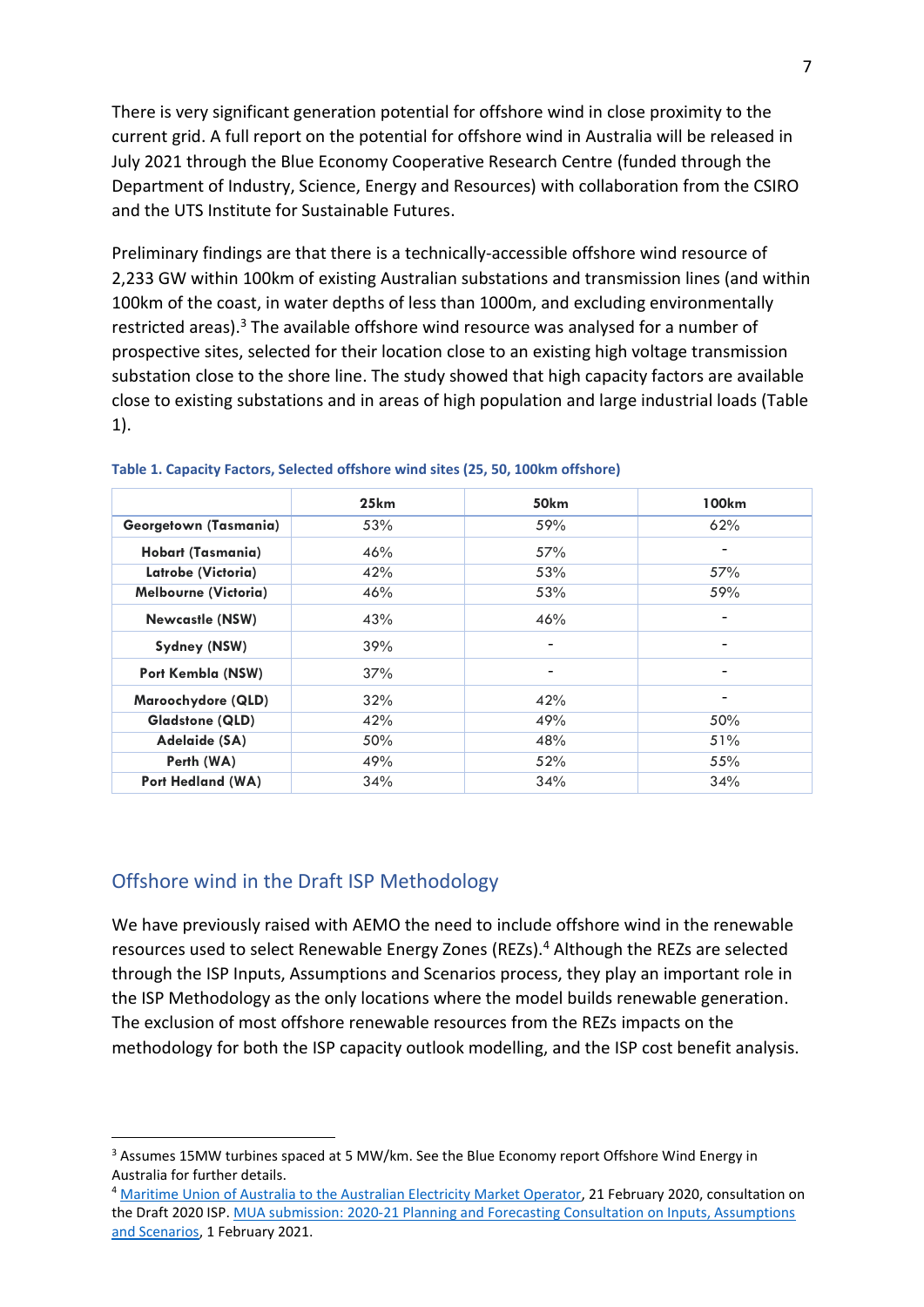These in turn have a significant impact on the Optimal Development Path to be recommended in the 2022 ISP.

So far, it seems that the 2022 ISP is relying on the 2018 assessment<sup>5</sup> of renewable energy resources and identification of REZs that only looked at onshore renewable energy resources, and did not contain a justification of why. Our submission to AEMO ISP Inputs, Assumptions and Scenarios consultation contained recommendations on the need to revise the assessment of REZs to include offshore wind.<sup>6</sup>

This may have been a reasonable (although short-sighted) approach in 2018, however, it now creates a risk that the 2022 ISP will be out of date and out of step with projects being planned and built in the NEM. A map of the renewable energy resources considered as part of the ISP is given in Figure 1. This should be compared with Figure 2, which shows the available wind resources in NSW (to give one example), including offshore wind.

We support AEMO's inclusion of offshore wind in the Gippsland REZ (V6).<sup>7</sup> However this is so far the only offshore wind location that has been included in an REZ, and we understand it was selected because of an existing development, and that offshore resources for this area are the only offshore wind data that AEMO includes in the ISP.<sup>8</sup> There is good reason for including offshore wind in Gippsland, but it is quite arbitrary to exclude offshore renewable resources for the rest of Australia. This seems out of step with the systematic way that the rest of the ISP is developed and the number of offshore wind projects that are currently in development.

If the 2022 ISP does not properly include offshore renewable energy in its assessment of Australia's renewable energy resources, it will be seriously out of step with the Australian legislative framework for renewable energy and projects currently being developed.

<sup>5</sup> Renewable energy resources and renewable energy zones were identified in the document *[Multi-Criteria](https://www.aemo.com.au/-/media/Files/Electricity/NEM/Planning_and_Forecasting/ISP/2018/Multi-Criteria-Scoring-for-Identification-of-REZs.pdf)  [Scoring for the Identification of Renewable Energy Zones](https://www.aemo.com.au/-/media/Files/Electricity/NEM/Planning_and_Forecasting/ISP/2018/Multi-Criteria-Scoring-for-Identification-of-REZs.pdf)*, prepared by DNV-GL for AEMO in April 2018. This is further discussed in Australian Energy Market Operator[, 2020 ISP Appendix 5,](https://aemo.com.au/-/media/files/major-publications/isp/2020/appendix--5.pdf?la=en) p. 8-12, and in Australian Energy Market Operator, [Draft 2021 Inputs, Assumptions and Scenarios Report,](https://aemo.com.au/en/consultations/current-and-closed-consultations/2021-planning-and-forecasting-consultation-on-inputs-assumptions-and-scenarios) December 2020, p.108. <sup>6</sup> [MUA submission: 2020-21 Planning and Forecasting Consultation on Inputs, Assumptions and Scenarios,](https://aemo.com.au/-/media/files/stakeholder_consultation/consultations/nem-consultations/2021/iasr/submissions/maritime-union-of-australia.pdf?la=en) 1

February 2021.

<sup>7</sup> 4GW of the potential 6GW of renewable energy AEMO has assessed as available in the REZ is offshore wind. Australian Energy Market Operator[, 2020 ISP Appendix 5,](https://aemo.com.au/-/media/files/major-publications/isp/2020/appendix--5.pdf?la=en) p.128

<sup>8</sup> Australian Energy Market Operator, [Draft 2021 Inputs, Assumptions and Scenarios Report,](https://aemo.com.au/en/consultations/current-and-closed-consultations/2021-planning-and-forecasting-consultation-on-inputs-assumptions-and-scenarios) December 2020, p.92.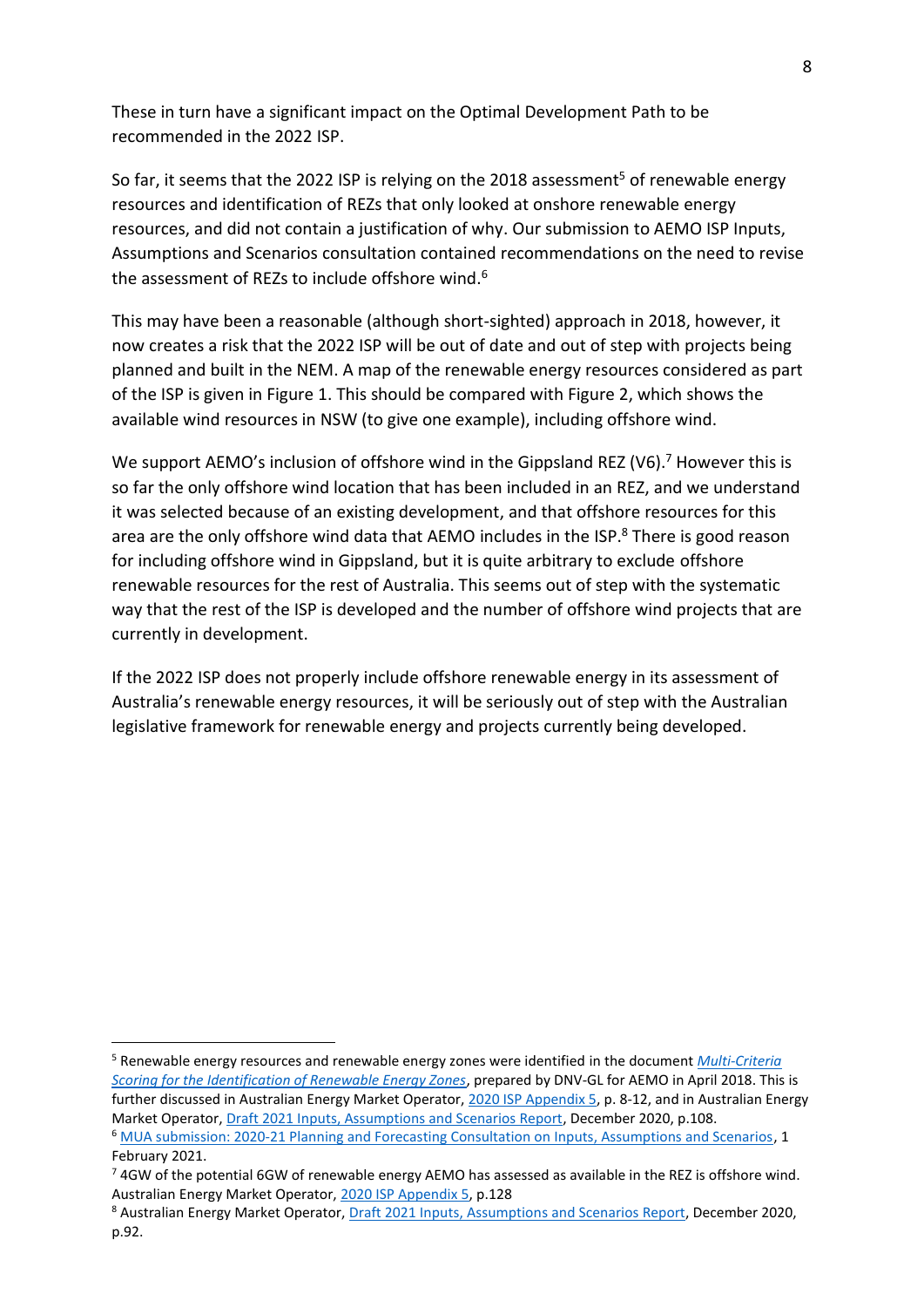**Figure 1:** Renewable energy resources used to evaluate Renewable Energy Zones in the 2020 Integrated System Plan, and proposed to be used in the 2022 ISP. The left map is wind and the right is solar. Green indicates the best resources, weighted with other factors outlined in the ISP.



Source: Australian Energy Market Operator, [2020 ISP Appendix 5,](https://aemo.com.au/-/media/files/major-publications/isp/2020/appendix--5.pdf?la=en) p.9.



**Figure 2:** NSW wind speed. Red indicates highest mean annual wind speed, and blue is lowest. <u>ਵ</u>ੰਘ Wind

Source: Carter P.J & Gammidge L.C. (compilers) 2019. Renewable energy map of new South Wales (3<sup>rd</sup> Edition). Geological Survey of New South Wales, Maitland. ©State of New South Wales through NSW Department of Planning and Environment 2018.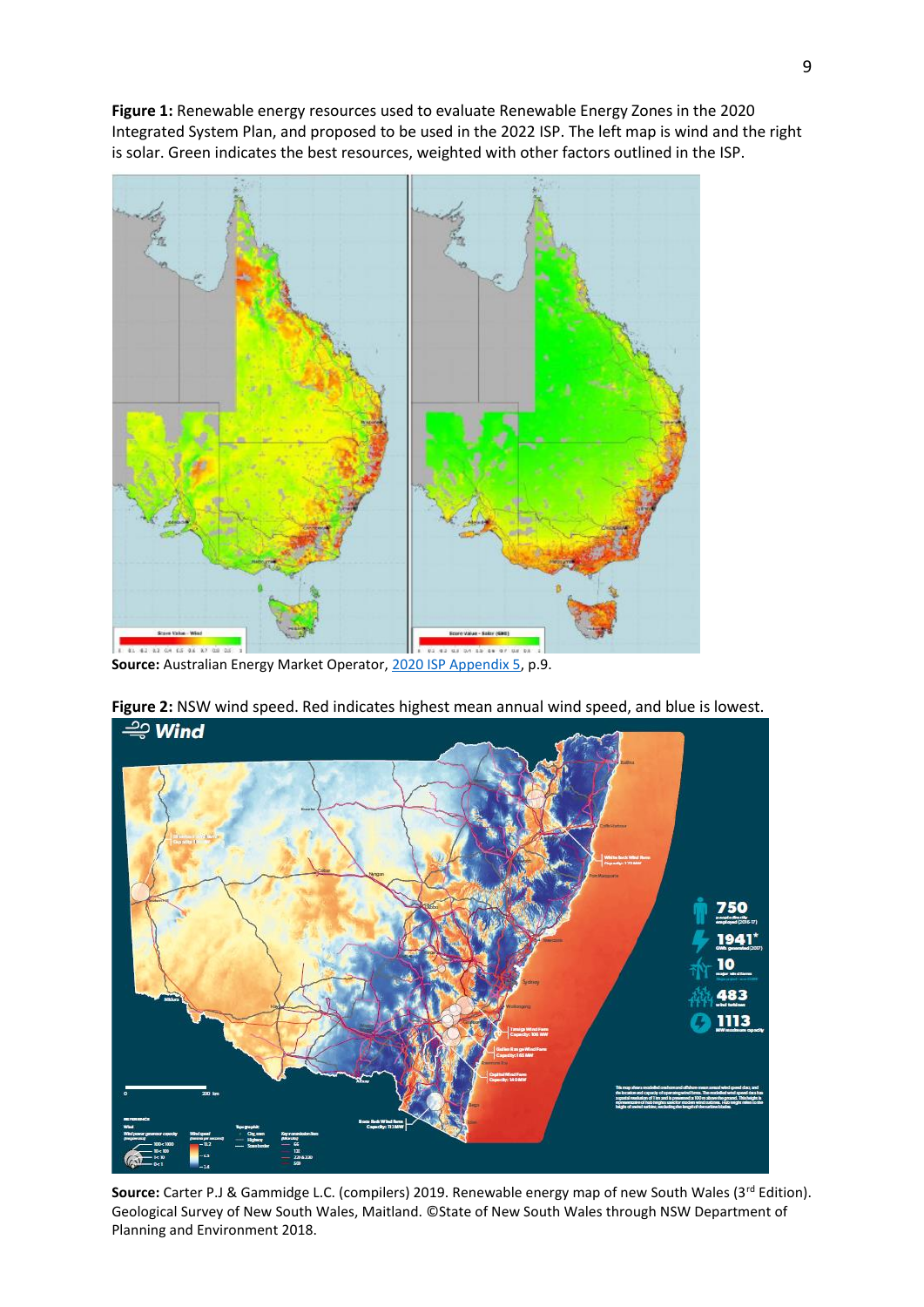# Capacity Outlook modelling

AEMO uses capacity outlook modelling as 'the core process to explore how the energy system would develop in each ISP scenario' (ISP Draft Methodology, p. 8).

The modelling uses the resource and transmission limits calculated for each REZ, based on the renewable energy resources in the REZ and technical capacity of the available transmission to the selected REZs (ISP Draft Methodology, p. 21-27). The model only allows for renewable energy generation to be built in those REZs.

An important aspect of the ISP is comparing different development paths in order to find the optimal path. In the Draft Methodology section on 'Modelling renewable energy without REZ network expansion'. AEMO explains that:

shadow resource limits and hosting capacities are also determined for areas of the network that have existing capacity, or where generation retirement is expected resulting in additional network capacity. These shadow resource limits and hosting capacities are included in all scenarios, not just the counterfactual studies. This ensures the capacity outlook model can determine the optimal trade-off between development of high-quality renewable resources in REZs, with associated network build, compared to developing lower quality resources in area with spare hosting capacity (ISP Draft Methodology, p. 21).

The problem here is that unless offshore wind resources are included in these 'shadow resource limits', the model is not using information that accurately reflects the available renewable resources. Some of the areas with spare hosting capacity are close to excellent offshore wind resources – such as the Central Coast south of Newcastle where the Munmorah power station<sup>9</sup> previously supplied the grid, and where offshore wind capacity factors are up to 46%.

**Recommendation:** Offshore wind resources within 100km of areas of the grid with spare hosting capacity should be incorporated into the 'shadow' resource limits used in capacity outlook modelling.

# Cost Benefit Analysis

AEMO explains that the Cost Benefit Analysis is used 'to test alternative development paths and ultimately determine the ODP (Optimal Development Path)' (ISP Draft Methodology, p. 21). It uses a counterfactual model of building no new transmission to assess the benefits of building new transmission to new REZs, and this model incorporates the 'shadow resource limits' outlined above.

Our understanding is that the 'shadow resource limits' used in the counterfactual model do not incorporate the offshore wind resources that are available close to many high-voltage

<sup>&</sup>lt;sup>9</sup> The Munmorah power station had a capacity of 1,400 MW and closed in 2012. It was located a few kilometers from the coast.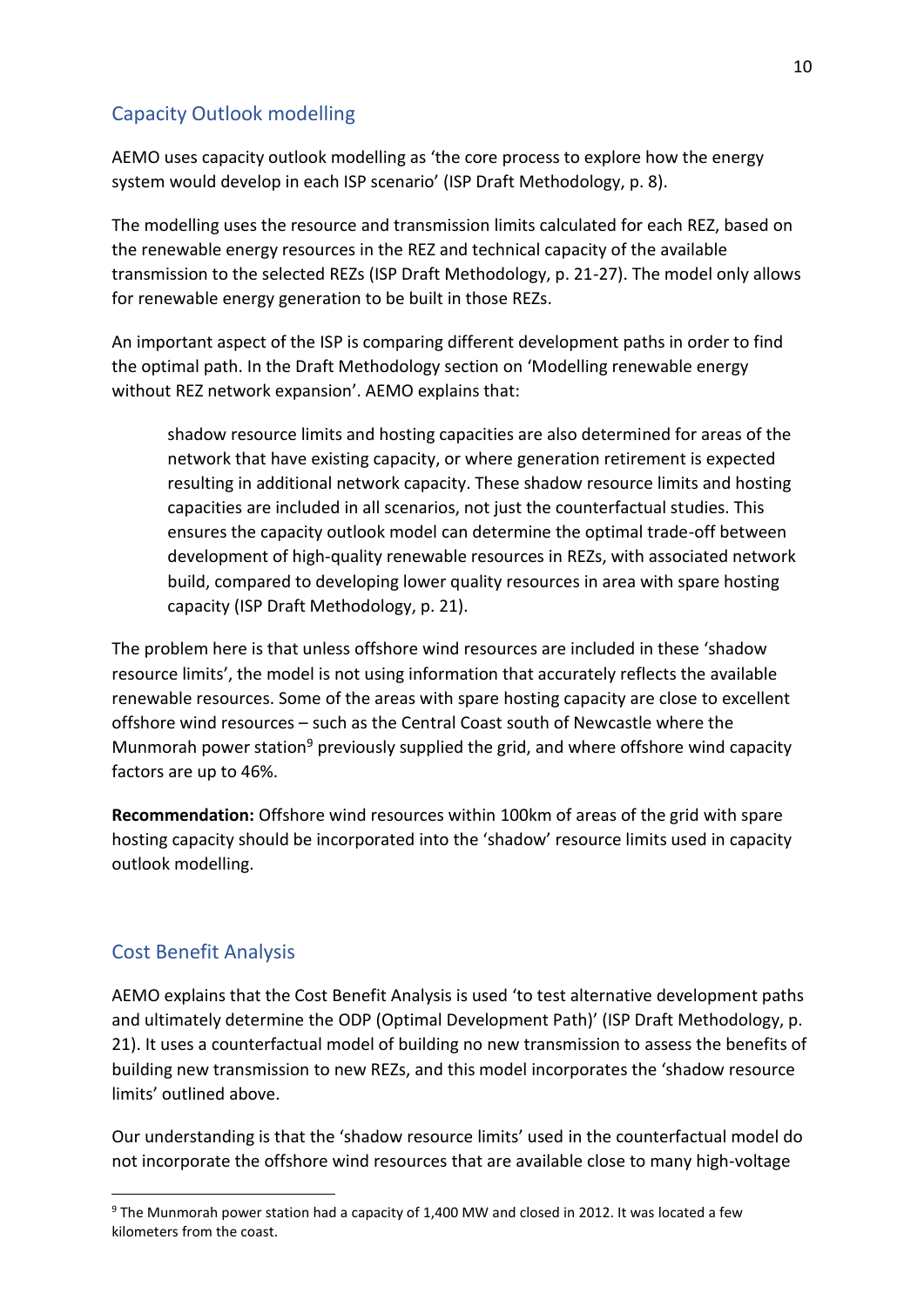substations within the existing NEM. Unless the counterfactual development path includes the actual renewable resources available in close proximity to the current grid, it is not offering an accurate assessment of the costs and benefits of building new transmission and creating new REZs.

If it is the case that the counterfactual model only includes onshore renewable resources, this should be specified to improve the transparency of the ISP modelling process.

The existence of this counterfactual modelling process does offer an opportunity for assessment of the utility of offshore renewable resources for the Optimal Development Path recommended by the ISP.

Without considering all the available renewable resources, we cannot be sure that the ISP's Optimal Development Path is the best possible plan. More consistent wind offshore with a high peak-demand contribution factor and high capacity factor could reduce the need for storage. Offshore wind has been described by the International Energy Agency (IEA) as having a 'value proposition potentially comparable to that of baseload technologies such as nuclear power and coal-fired generators.' The reliability and consistency of offshore wind 'reduces the need for investment in other dispatchable capacity, including investment in combined-cycle gas turbines (CCGTs).<sup>10</sup>

Much of the existing transmission grid and most population and industrial centres in the NEM are close to the coast. Building renewable energy offshore virtually eliminates the climate risks of high temperature and bushfires.<sup>11</sup> Many of the REZs are proposed to be built in areas with a high bushfire and temperature risk. Before significant investment takes place, AEMO must update the renewable energy resources used to develop the 2022 ISP to properly test whether building offshore renewables could reduce the need for expensive transmission and storage, and reduce the climate hazards the energy system is exposed to.

**Recommendation:** If the counterfactual model used to make a cost-benefit analysis for building new transmission lines only includes onshore renewable resources, this should be transparently specified in the ISP.

**Recommendation:** The counterfactual model used to make a cost-benefit analysis for building new transmission lines should include offshore renewable resources in order to make a full and accurate assessment of the costs and benefits of building new transmission lines to new REZs.

# Workforce and system transition – addressing externalised costs

AEMO's modelling in previous ISPs has made clear that Australia's electricity system will be undergoing a complete transformation in the upcoming decades.

<sup>10</sup> International Energy Agency, *[Offshore Wind Outlook](https://www.iea.org/reports/offshore-wind-outlook-2019) 2019*, p.12, 21, 44.

<sup>&</sup>lt;sup>11</sup> The Star of the South offshore wind project is proposing to bury the transmission cable landing site and the short length of onshore transmission needed underground.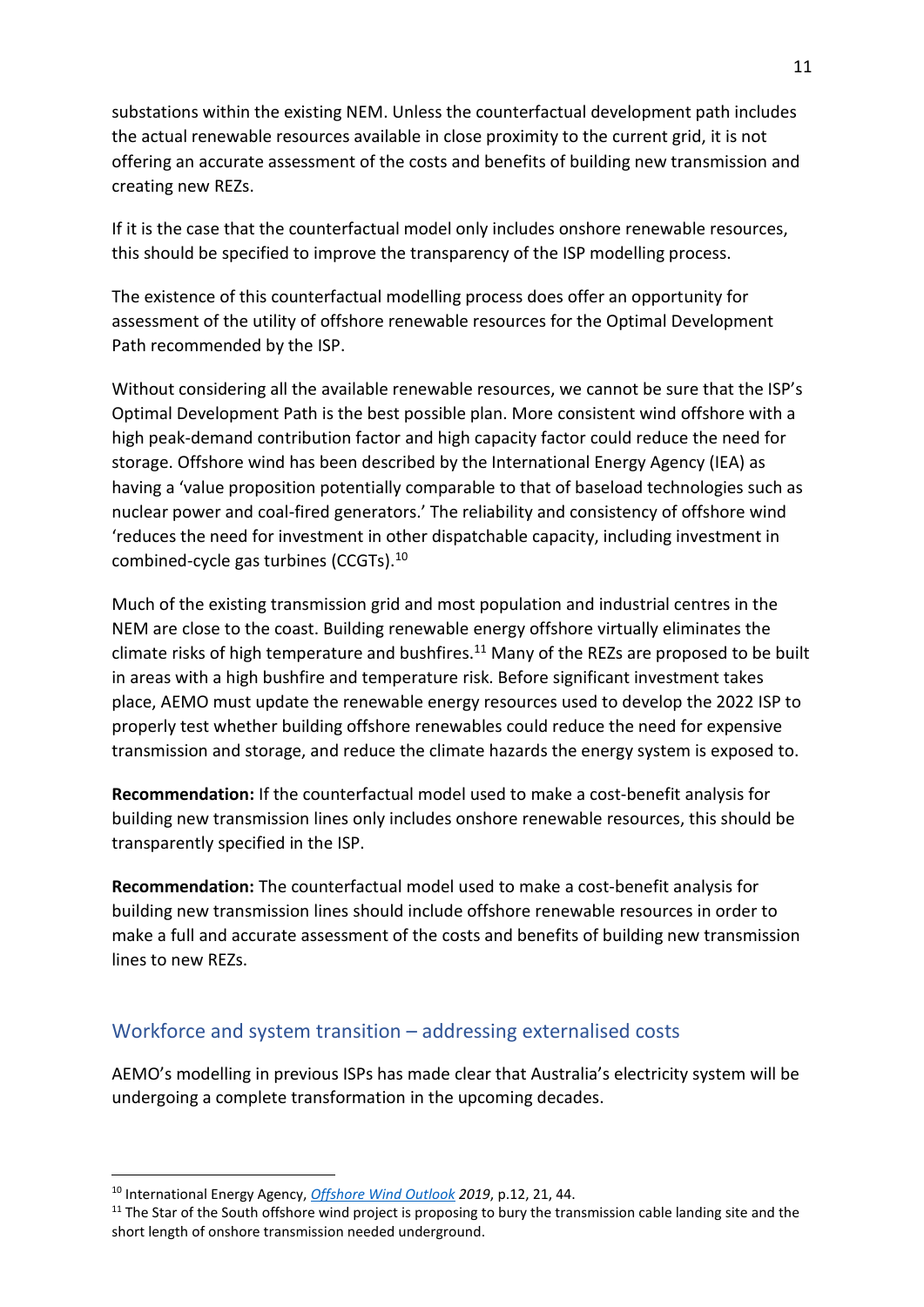While AEMO's modelling maps out a least-cost path, we believe that the calculation of costs has been done on too narrow a basis. There will be a significant social cost to the transformation of the energy system and this should be understood and included in policy considerations and modelling to ensure the real costs are properly considered and shared across society. Small groups of workers and communities should not be left to bear the brunt of changes on their own.

Unfortunately, the history in Australia is that industrial transitions have increased inequality, with only one half to one third of displaced workers finding equivalent employment.<sup>12</sup> After the energy battles of the past decades, and the considerable social impact caused by closing just one coal-fired power station, we believe it is completely unrealistic to project that Australia will be able to decarbonise on the scale required by the 1.5°C and 2°C scenarios without comprehensive social programs to ensure that communities and workers can look forward to good secure jobs and improved livelihoods.

The Paris Agreement describes "the imperatives of a just transition of the workforce and the creation of decent work and quality jobs in accordance with nationally defined development priorities."<sup>13</sup> Specific elements of a 'just transition' that could be included in future ISP planning are:

- Giving weight to locating future energy generation near existing generation to allow for a workforce and community transition.
- Requirements for jobs created in REZs to be quality jobs, at industry rates of pay and with good job security. The Australian Council of Trade Unions has released landmark reports in 2020 on how to secure good jobs in renewable energy and on achieving a just transition.<sup>14</sup>
- Prioritising the use of existing transmission assets to allow for a workforce transition
- Prioritising renewable energy and other zero-emissions developments in areas impacted by coal station closures
- Prioritising procurement and development of supply chain in areas impacted by coal station closures
- Examining power supply for large industrial loads, and seeking to ensure they are supplied with lowest risk and minimal demand response (see later section in the submission). This is critical to ensuring jobs in all sectors of the economy are maintained, and that workers have confidence they will be maintained. Industrial legislation will need to ensure their rights are maintained and they are properly compensated during demand-response periods.
- Job guarantees, direct transition and re-training for affected workers, and support for communities.

<sup>14</sup> Australian Council of Trade Unions, *[Sharing the benefits with workers: A decent jobs agenda for the](https://www.actu.org.au/media/1449336/renewable-energy-report.pdf)* 

<sup>&</sup>lt;sup>12</sup> ACTU, 2016, *Sharing the challenges and opportunities of a clean energy economy: A Just Transition for coalfired electricity sector workers and communities.* [https://www.actu.org.au/our-work/policy-issues/actu-policy](https://www.actu.org.au/our-work/policy-issues/actu-policy-discussion-paper-a-just-transition-for-coal-fired-electricity-sector-workers-and-communities)[discussion-paper-a-just-transition-for-coal-fired-electricity-sector-workers-and-communities.](https://www.actu.org.au/our-work/policy-issues/actu-policy-discussion-paper-a-just-transition-for-coal-fired-electricity-sector-workers-and-communities)

<sup>&</sup>lt;sup>13</sup> UNFCC[, Report of the Conference of the Parties on its twenty-first session,](https://unfccc.int/process/conferences/pastconferences/paris-climate-change-conference-november-2015/paris-agreement) held in Paris from 30 November to 13 December 2015, p.21, In Australia, the creation of the LaTrobe Valley Authority following the closure of the Hazelwood coal-fired power plant and the Worker Transfer Scheme is one significant effort to establish a just transition in in Australia. The Queensland Government has also established a Just Transition Group, which will be developing a transition plan for the state.

*[renewable energy industry,](https://www.actu.org.au/media/1449336/renewable-energy-report.pdf)* November 2020 *and* ACTU, Securing a Just Transition Guidance to assist investors and asset managers support a just transition, December 2020.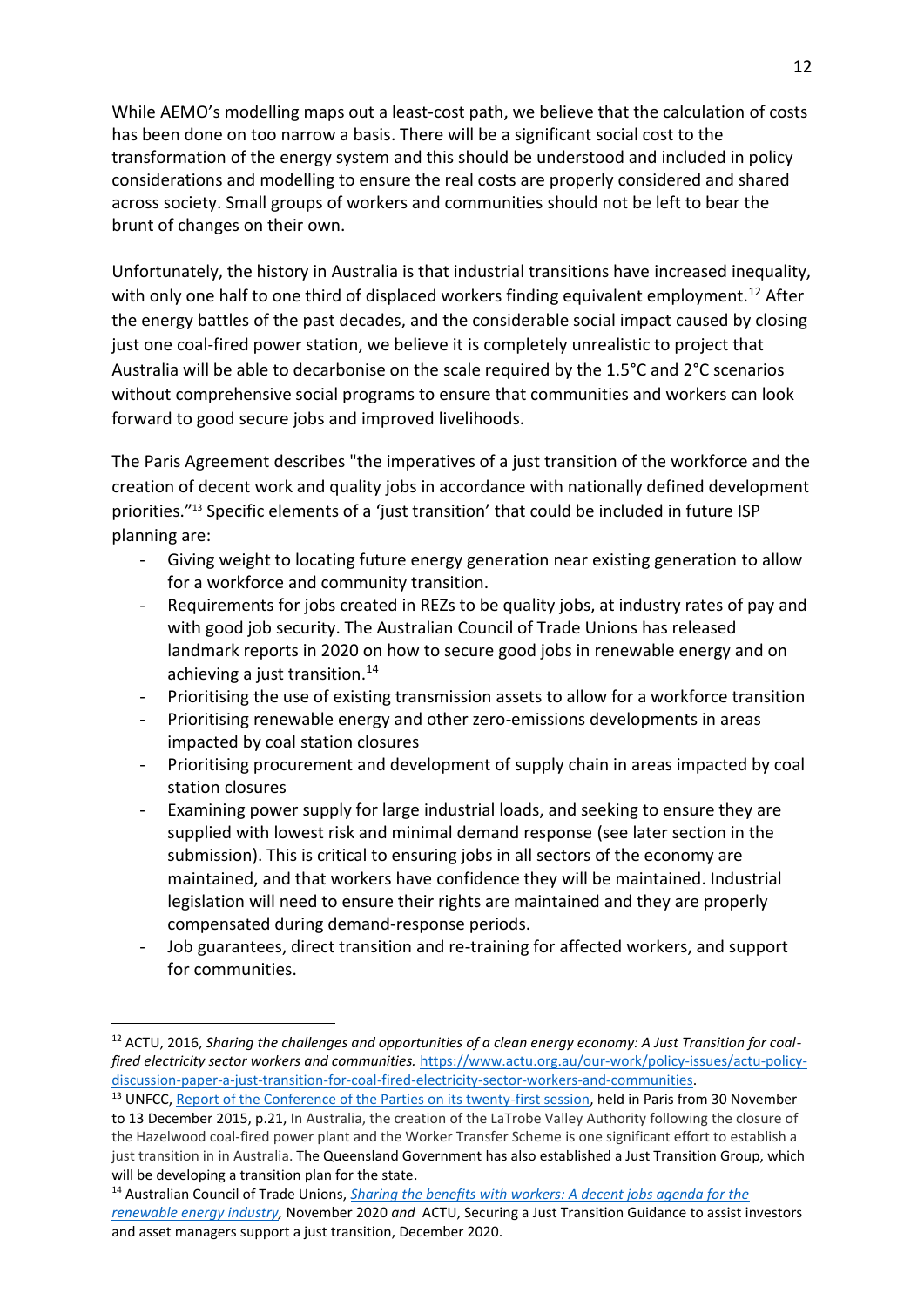One output from the 2020 ISP was that for many locations in the NEM, there is a significant distance between the sites of coal-fired power stations scheduled for closure, and the sites of REZs that have been identified for development. Looking at the REZs proposed for NSW, the bulk of new generation is proposed to be built 280km-400km from current coal fired power stations, as follows:

Armidale (REZ N2) to Liddell Power Station 285km Armidale (REZ N2) to Vales Point Power Station 376km Dubbo (REZ N3) to Liddell Power Station 283km Armidale (REZ N3) to Vales Point Power Station 398km

Other NSW renewable energy zones are proposed to be located even further west, north, and south.<sup>15</sup> Shifting the location of the bulk of a state's electricity generation does not simply involve building new transmission lines. There are significant social costs of such an enormous shift of the state's essential infrastructure, and the policy discussion should be had about whether this is a desirable outcome.

Concerns have been raised about energy models that rely 'on cost optimization formulations,' which can 'produce transition scenarios that can significantly distort the options to address the transition'.<sup>16</sup> The lack of a coherent energy policy in Australia means that the ISP and associated processes have effectively become our energy transition plan – but they are fundamentally technocratic in nature and lack the broader social considerations that are needed to win the public acceptance and support that the necessary reduction in greenhouse gases needs if it is to proceed without significant public backlash.

The energy transition presents us with many opportunities – but if poorly planned it could result in thousands of workers losing their jobs, communities losing long-standing industries, and potentially significant geographical shifts in where energy is generated and jobs are located. This transition also looks likely to be taking place during one of the worst economic crises that Australia has ever experienced.

Achieving social license and confidence in these measures requires meaningful consultation with the workers, unions and communities who are affected by and have an interest in these decisions, as well as the broader public. Consultation must include workers and unions who work in the current system, including in the generators scheduled to close, and workers who will be building new infrastructure.

**Recommendation:** That AEMO's energy system modelling include a 'transition cost' for Renewable Energy Zones located more than 50km from an existing coal fired power station. The 'transition cost' should be determined in consultation with affected workers and communities, and should reflect the social costs of avoiding unemployment of the coal-fired power workforce, relocation and/or training of a new workforce, and the construction of

<sup>&</sup>lt;sup>15</sup> Australian Energy Market Operator, **Draft 2021 Inputs, Assumptions and Scenarios Report**, December 2020, p.110.

<sup>&</sup>lt;sup>16</sup> Xavier Garcia-Casals, Rabia Ferroukhi, Bishal Parajuli. Measuring the socio-economic footprint of the energy [transition.](https://doi.org/10.1007/s41825-019-00018-6) *Energy Transitions* (2019) 3: 105.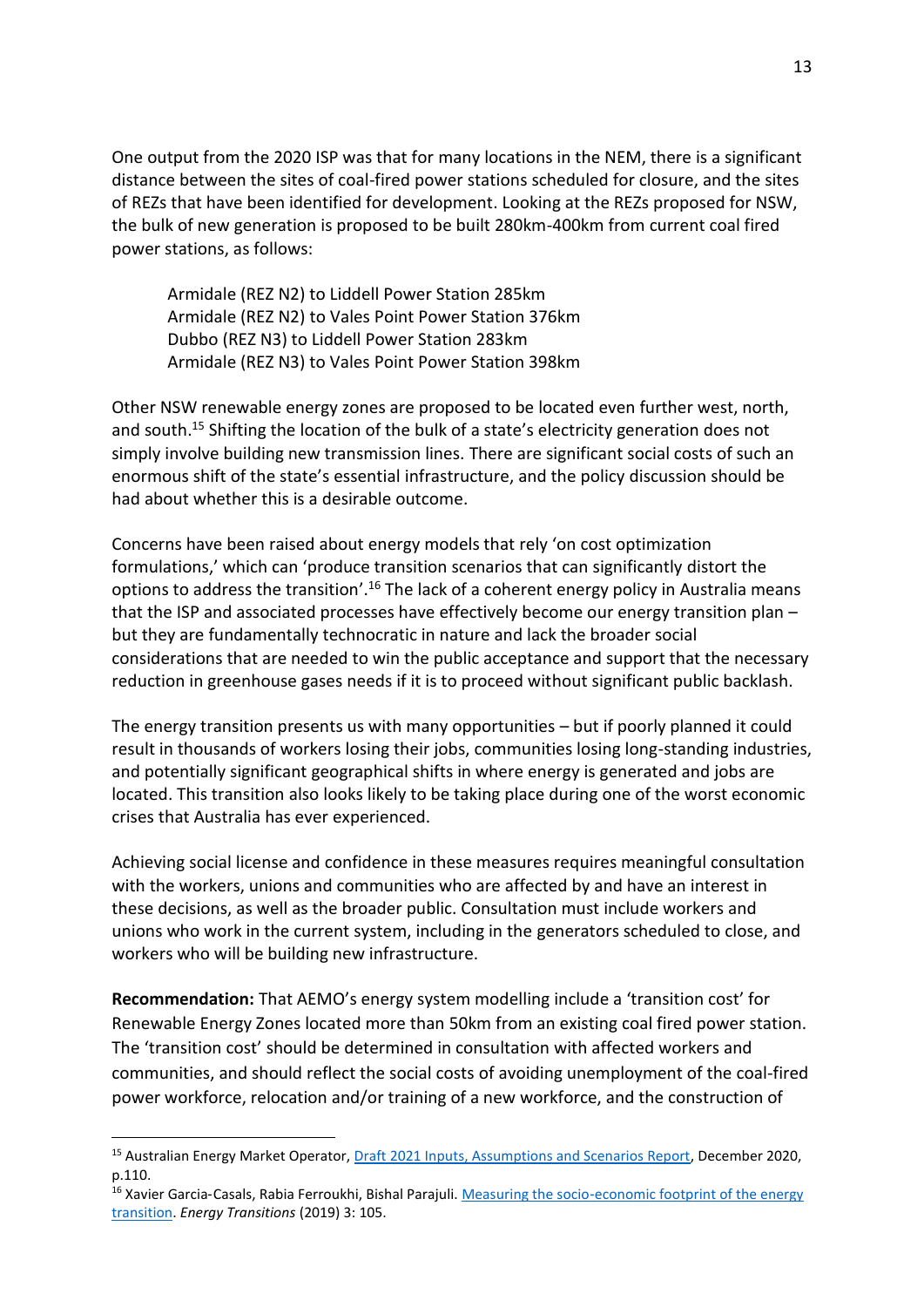new infrastructure and development of new supply chains to facilitate large-scale energy being built in new areas.

Costs to be modelled for this 'transition cost' include those listed below, but a proper consultation should take place with affected workers and communities to determine this:

- Training the workforce for the construction and maintenance of new generation and transmission infrastructure, including new training and education facilities.
- Costs associated with avoiding unemployment of the previous workforce and loss of jobs in those communities. We believe job guarantees, training, and a direct transition should be made available to all affected workers, and support should be provided to communities.
- Infrastructure costs capacity of roads and bridges will likely need upgrading to deal with the transportation of turbines, towers, solar panels, and other equipment.
- International and local supply chains will need to be established.

Weight should be given to building renewable energy close to current power stations.

**Recommendation**: In the medium term, AEMO should undertake more integrated modelling that includes employment, education, and health to better understand the challenges and opportunities of the energy transition being modelled.

One example of such an integrated model is IRENA E3ME model, which recognises that 'the energy system is embedded into the wider economy, which in turn is embedded into the social system, and the Earth system. Standalone energy or energy-economy transitions do not exist.'<sup>17</sup> The outcomes of this model show that:

Overall, the energy transition will generate more jobs in renewable energy and energy efficiency than will be lost in the fossil fuel sector. However, the geographic distribution of jobs gained and lost may not be in alignment. Similarly, new job creation may not occur within the same time scale as jobs losses, and training misalignments can also be expected, requiring additional adjustment measures. Moreover, other economic sectors than the energy sector can experience transitionrelated employment impacts, calling for a holistic labour policy that applies just transition considerations across all the economy.

It is against this backdrop—diverging transition outcomes as well as spatial and temporal adjustments needs—that policies for economic restructuring are needed to spread the benefits of the transition widely and to minimize the burdens and costs. Such policies are essential not only as a matter of fundamental fairness but also to limit the likelihood that those negatively impacted will continue to oppose policies required to render the world's economies climate-safe.<sup>18</sup>

<sup>17</sup> Xavier Garcia-Casals, Rabia Ferroukhi, Bishal Parajuli. Measuring the socio-economic footprint of the energy [transition.](https://doi.org/10.1007/s41825-019-00018-6) *Energy Transitions* (2019) 3: 107.

<sup>18</sup> Xavier Garcia-Casals, Rabia Ferroukhi, Bishal Parajuli. Measuring the socio-economic footprint of the energy [transition.](https://doi.org/10.1007/s41825-019-00018-6) *Energy Transitions* (2019) 3: 115-116.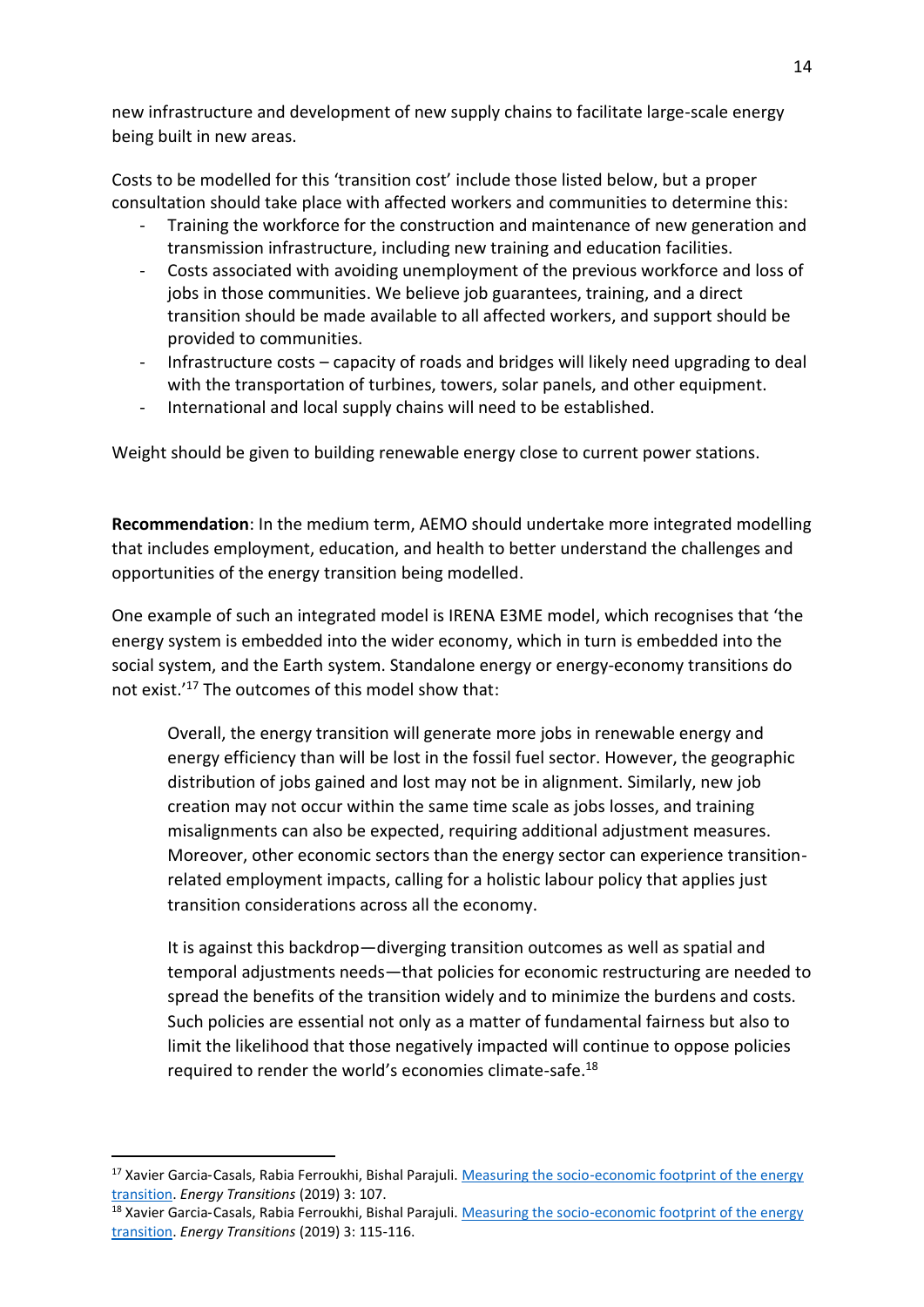Delivering a just transition will require whole-of-government planning, support and resources.<sup>19</sup>

<sup>&</sup>lt;sup>19</sup> Resources on implementing a just transition include: MUA and others, Putting the Justice in Just Transition: [Tackling inequality in the new renewable economy,](https://www.mua.org.au/sites/mua.org.au/files/2020%20Just%20transition%20and%20the%20star%20of%20the%20south%20report%20updated.pdf#overlay-context=news/report-government-backing-offshore-wind-can-address-climate-change-and-provide-just-transition) November 2019. Australian Congress of Trade Unions, 2016, Sharing the challenges and opportunities of a clean energy economy: A Just Transition for coal-fired [electricity sector workers and communities.](https://www.actu.org.au/our-work/policy-issues/actu-policy-discussion-paper-a-just-transition-for-coal-fired-electricity-sector-workers-and-communities) Peter Sheldon, Raja Junankar, Anthony De Rosa Ponello. The Ruhr or Appalachia? Deciding the future of [Australia's coal power workers and communities](https://me.cfmeu.org.au/news/download-report-deciding-future-australias-coal-power-workers-and-communities), October 2018. IRRC Report for CFMMEU Mining and Energy Division. IndustriALL, Just Transition - [An idea whose time has come,](http://www.industriall-union.org/just-transition-an-idea-whose-time-has-come) 16 May 2019. Commission on Growth, Structural Change and Employment (Germany), [Final Report,](https://www.bmwi.de/Redaktion/EN/Publikationen/commission-on-growth-structural-change-and-employment.pdf?__blob=publicationFile&v=3) January 2019.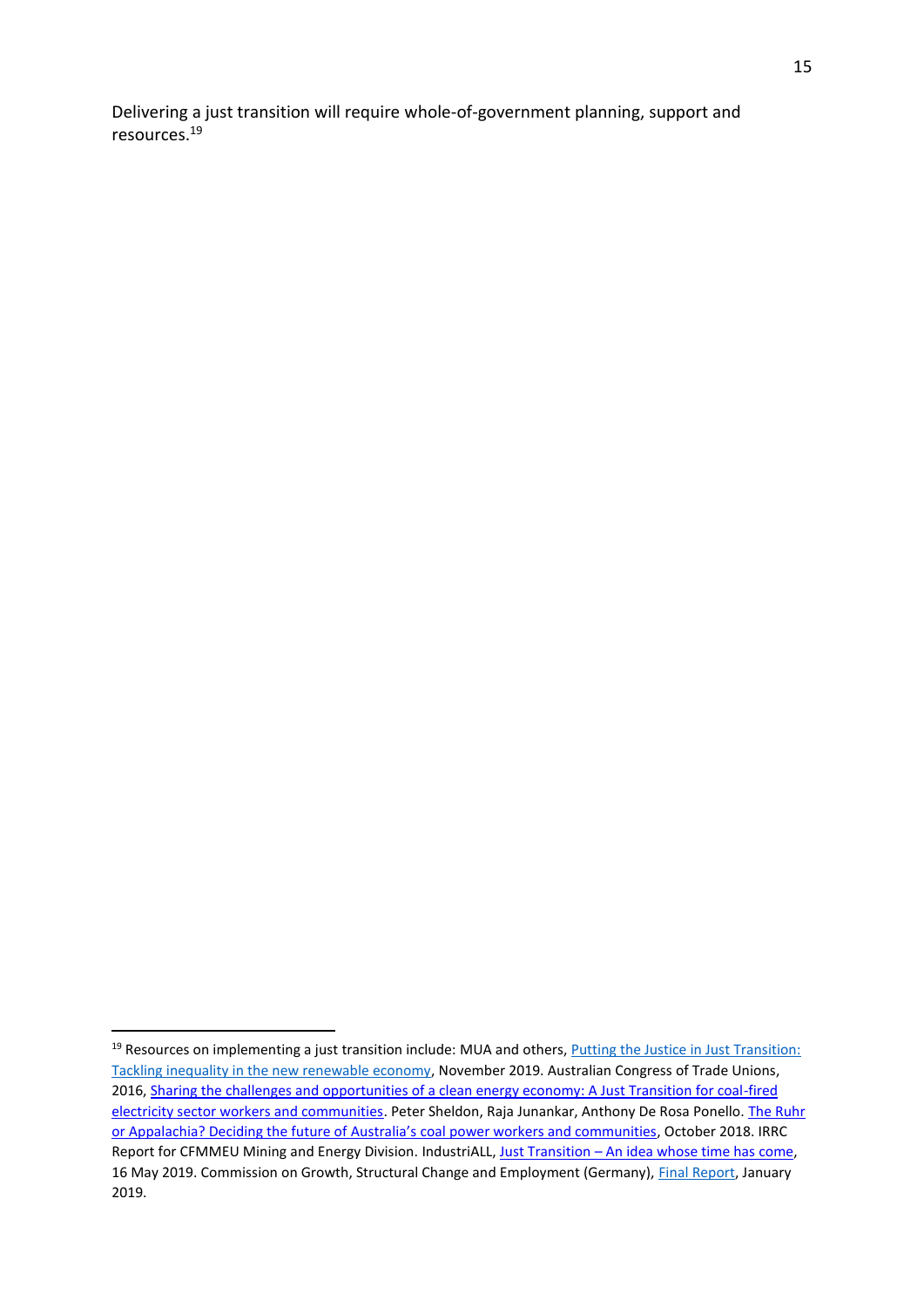## Other comments

#### **Anticipated generation and storage projects**

In relation to 'Table 3: Project commitment criteria questions' (p.40), to accommodate offshore wind projects, note that sea areas will be required (not just land) and projects in Commonwealth waters will likely have a Commonwealth licencing process.

## **Firm contribution factors for VRE**

It should be noted that capacity factors for offshore wind are higher on average than for onshore wind, so separate numbers for offshore and onshore wind should be used in modelling (p.47).

## **Emission trajectory and targets**

We support the inclusion of emissions trajectory and targets in modelling (p.50). This is important for transparency in planning.

## **Modelling hydrogen in the capacity outlook model**

We support the inclusion of hydrogen modelling in the ISP, and the choice to restrict this to hydrogen made from water using electricity. We note that it is particularly important to include offshore renewable resources in ISP modelling of future hydrogen scenarios, especially where electrolysers are located in ports, and we have made this point in the ISP Inputs, Assumptions and Scenarios consultation.<sup>20</sup>

It should be noted that many large industrial loads that could also use hydrogen are also located in ports, for example, Bluescope Steel in Port Kembla. Very large quantities of electricity will be needed to produce hydrogen for these purposes, and offshore wind offers the potential capacity to generate power on this scale. One million tonnes of steel production requires 2.5 TWh (2,500 GWh) of electricity to produce the required renewable hydrogen.<sup>21</sup> Hydrogen is difficult and expensive to transport so it is advantageous to produce it near where it is being used.<sup>22</sup>

Preliminary results from the Blue Economy Cooperative Research Centre research project show that within 50km of the Dapto substation (close to Bluescope), there is the potential for offshore wind turbines to produce 38 TWh/year of electricity.<sup>23</sup> Current Bluescope production of 2-3 million tonnes of steel would require 5-7.5TWh/year, leaving plenty of scope to design a wind farm to allow for shipping lanes and to place turbines as far offshore as possible to reduce their visual impact.

<sup>&</sup>lt;sup>20</sup> [MUA submission: 2020-21 Planning and Forecasting Consultation on Inputs, Assumptions and Scenarios,](https://aemo.com.au/-/media/files/stakeholder_consultation/consultations/nem-consultations/2021/iasr/submissions/maritime-union-of-australia.pdf?la=en) 1 February 2021.

<sup>&</sup>lt;sup>21</sup> European Parliament, [Potential of hydrogen for decarbonizing green steel production,](https://www.europarl.europa.eu/RegData/etudes/BRIE/2020/641552/EPRS_BRI(2020)641552_EN.pdf) 2020.

<sup>&</sup>lt;sup>22</sup> Tony Wood and Guy Dundas, Start with Steel, Grattan Institute, May 2020, p.22.

<sup>&</sup>lt;sup>23</sup> This allows for water depths up to 1000m, and assumes 15MW floating turbines spaced at 5 MW/km<sup>2</sup>